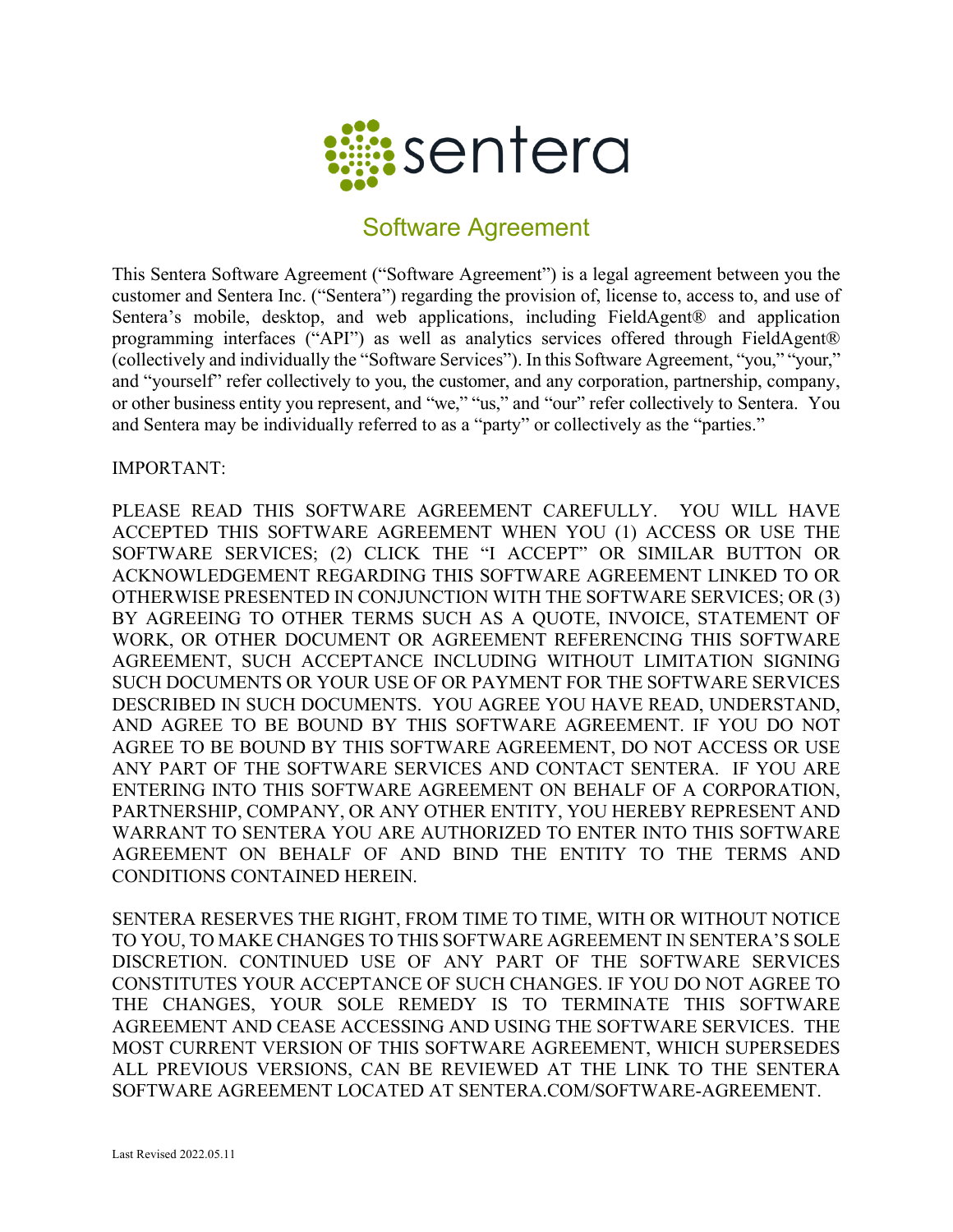1. CERTAIN DEFINITIONS. In addition to other terms that are defined as set forth in this Software Agreement, the following terms shall have the following definitions:

1.1. "Device" means your computer, tablet, smartphone, or any other electronic device.

1.2. "Intellectual Property" means any and all of the following in any jurisdiction throughout the world and all rights in, arising out of, or associated therewith: (a) patents, utility models, and applications therefor, and all reissues, divisions, re-examinations, renewals, extensions, provisionals, continuations and continuations-in-part thereof, and equivalent or similar rights anywhere in the world in inventions and discoveries, including invention disclosures; (b) all trade secrets, inventions (whether or not patentable and whether or not reduced to practice), and other rights in know-how and confidential or proprietary information; (c) all mask works, works of authorship and copyrights, registrations and applications therefor, and all other rights corresponding thereto (including moral rights), throughout the world; (d) rights in software (including without limitation APIs, source code, object code, and mark-up language); (e) rights of publicity, personality, identification, or similar personal or group attributes; (f) trade names, logos, common law trademarks and service marks, trade dress, trademark and service mark registrations, and applications therefor and any goodwill associated therewith; and (g) any similar, corresponding, or equivalent rights to any of the foregoing and any other intellectual property or proprietary rights throughout the world.

1.3. "Modifications" means additional or modified functionality, updates, enhancements, security updates, and patches, and upgrades to the Software Services or to remove or terminate the functionality of any Software Services in accordance with the termination provisions of this Software Agreement.

1.4. "Users" means each individual user of the Software Services.

2. TITLE AND OWNERSHIP OF THE SOFTWARE SERVICES. As between the parties, title to and ownership of the Software Services and all copies thereof remain with Sentera and any other licensor(s) of the same, regardless of the form or media in or on which they may exist. You are granted no implied licenses or rights to any Sentera Intellectual Property rights other than as specifically granted in this Software Agreement. You acknowledge the Software Services contain trade secrets of Sentera, its suppliers, or licensors, including but not limited to, the specific internal design and structure of individual programs and associated interface information, databases and database structures, and other Content accessed within the Software Services. The material and content accessible through the Software Services including without limitation all Intellectual Property in or related thereto, whether software (whether in object code, source code, or mark-up language form), photos or other images, video, audio, text, regulatory compilations, or otherwise (the "Content"), whether provided by Sentera or its licensors, is the proprietary information of Sentera or the party that provided or licensed the Content to Sentera, whereby such providing party retains all right, title, and interest in the Content except as expressly granted to you in this Software Agreement. Accordingly, the Content may not be copied, distributed, republished, uploaded, posted, or transmitted in any way outside of the normal functionality of the Software Services without the prior written consent of Sentera. Modification or use of the Content except as expressly provided in this Software Agreement violates Sentera's Intellectual Property rights or the rights of its licensors. Neither title nor Intellectual Property rights are transferred to you by access to the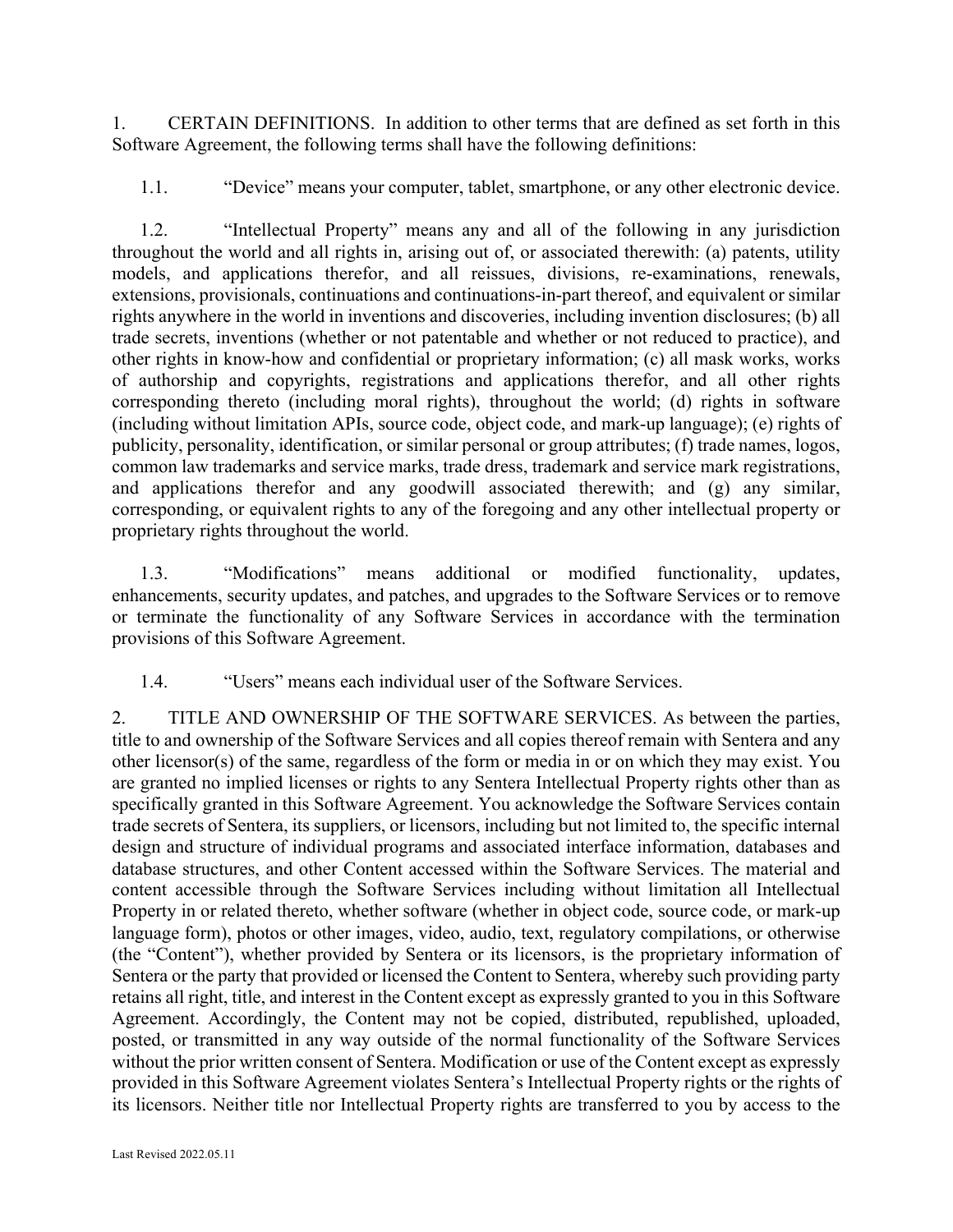Software Services. All rights not expressly granted in this Software Agreement are reserved by Sentera and its licensors.

3. LICENSE AND RIGHT TO ACCESS AND USE THE SOFTWARE SERVICES. Unless otherwise noted in this Software Agreement, and to the fullest extent allowed under any applicable laws, all terms and conditions of this Software Agreement apply to the license and your accessing and using of any and all Software Services. Subject to the terms and conditions of this Software Agreement, Sentera grants to you a non-exclusive, non-transferable, revocable, limited license to access and use the Software Services, and in the case of a desktop or mobile application provided to you by Sentera to download and install that application, solely of the types, in the quantities, for the term you have purchased, and in exchange for the fees as set forth in the checkout page when purchasing through the Sentera website or as otherwise set forth in the applicable quote, invoice, statement of work, or other written agreement between you and Sentera (each the "Purchase Details"). The Purchase Details may contain additional terms and conditions which are hereby incorporated by reference and agreed to by you.

3.1. LICENSE QUANTITIES. The Purchase Details may include limitations on the number of licenses purchased by you, and unless otherwise noted, quantities of licenses refer to the number of Users that may use the purchased Service, such rights only being transferable between individuals (e.g., to new or different employees) within the reasonable discretion of Sentera, and in no event with such frequency as to avoid the quantity limitation by sharing any given license between Users.

3.2. API ACCESS. Purchase Details may include access to one or more Sentera APIs, subject to qualifying purchases or other restrictions (e.g., API access may be premised on the purchase of a certain quantity of FieldAgent® licenses). Although details regarding Sentera's APIs may be public, access to their use may be restricted by access keys or other security and access protection mechanisms that you may not circumvent, and no access key or other access credentials provided to you may be shared without the written consent of Sentera. API access may also be conditioned on your acceptance of additional terms and conditions provided to you in relation to data you will be allowed to access through the API.

3.3. STORAGE LIMITS. Purchase Details may include caps on cloud storage as a part of the Software Services. Sentera reserves the right, in Sentera's sole discretion, to not allow storage of data in excess of the storage amount listed in the Purchase Details or to charge additional fees for storage beyond the stated amount.

3.4. FEES, TERM, AND AUTO-RENEWAL. All Software Services fees are nonrefundable, and Software Services purchased are non-returnable by you. All fees for the Software Services are as set forth in the Purchase Details, as is the initial term of your subscription, which is generally monthly or yearly. Your subscription to the Software Services you purchase will automatically renew at the end of the initial subscription term and each subsequent renewal term for the same amount of time as you originally purchased (e.g., if you subscribed monthly, you shall auto-renew monthly for an additional month at a time until terminated; if yearly, you shall autorenew yearly for an additional year at a time until terminated; etc.) at the then current fees for such subscription term unless otherwise stated in the Purchase Details. You must contact Sentera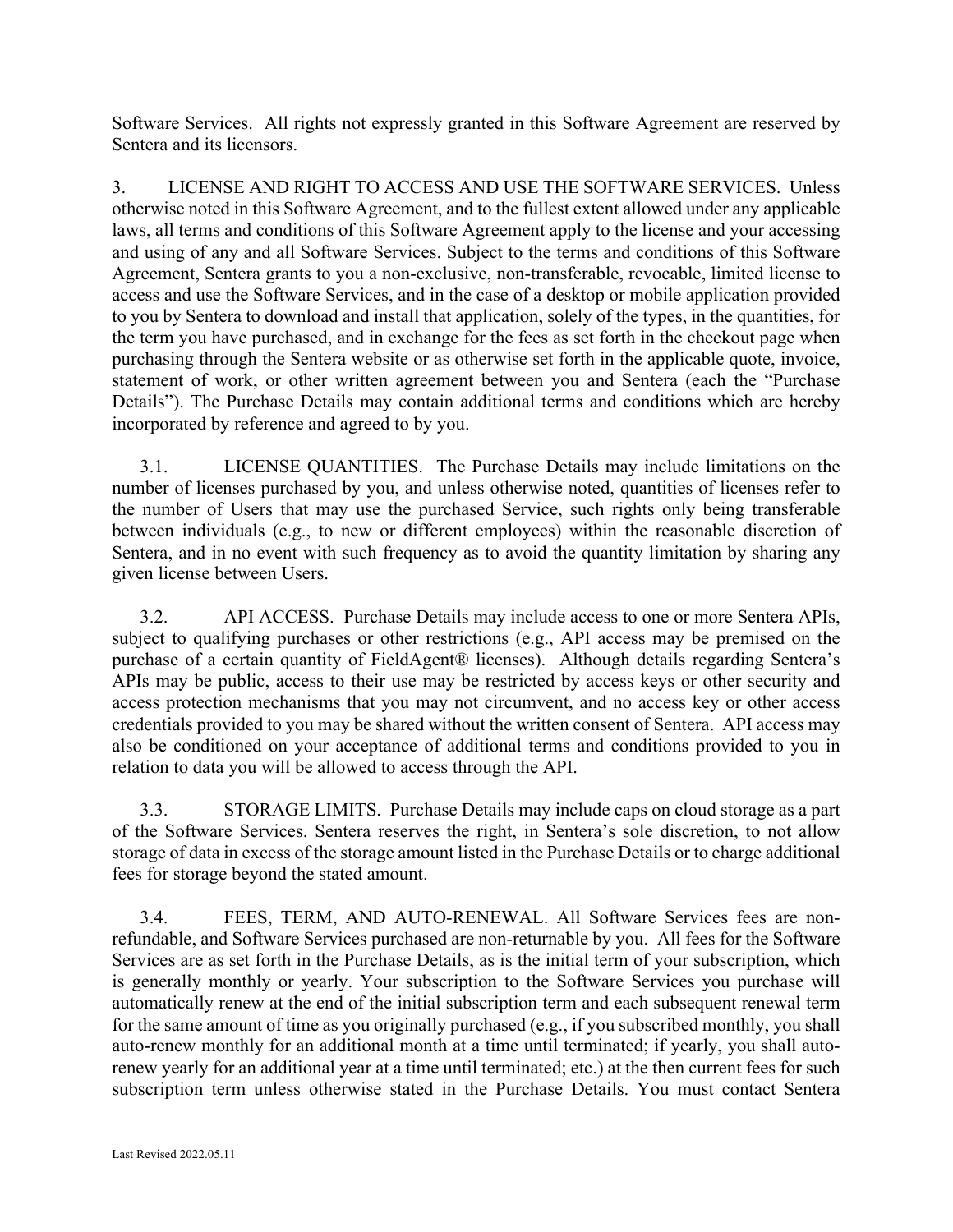customer support before the end of your then current subscription term to terminate your subscription prior to renewal or you will be automatically charged for the applicable renewal term. At the time of renewal, the payment method you have designated to be charged for the subscription fee will automatically be charged the applicable renewal fee. You hereby grant Sentera the right to use such payment information submitted by you (e.g., card/account number, expiration date, and security code) to accept payment of the applicable fees until the applicable license is terminated. In addition to any other rights granted to Sentera herein, Sentera reserves the right to suspend or terminate this Software Agreement and any or all licenses hereunder and your access to or use of the Software Services if Sentera is unable to use the payment information to accept payment of the applicable Fees. Fees not paid when due will bear interest at the lesser of one and one-half percent (1.5%) per month or the maximum rate allowed under applicable law. The foregoing will be in addition to any other remedies available to Sentera. In addition to such fees and charges due under this Software Agreement, you shall pay to Sentera, or the appropriate taxing authority, amounts equal to all taxes (except U. S. income taxes or franchise taxes of Sentera), penalties and interest, however designated, levied or based now or in the future relating to the Software Services sold by Sentera.

3.5. PURCHASE OF ADDITIONAL LICENSES. Within FieldAgent® (and, if offered by Sentera, through our order processing vendor's portal (e.g., the Chargify portal), you may be presented with the opportunity to purchase additional quantities of licenses. All additional licenses will be subject to the terms and conditions of this Software Agreement except that the Purchase Details for such additional licenses will also include those terms presented to you within FieldAgent® for such additional licenses.

3.6. SOFTWARE EMBEDDED IN HARDWARE. Sentera software embedded in hardware sold or otherwise provided by Sentera, such software being firmware in whatever form including without limitation source code, object code, scripts, and mark-up language, is subject to the license terms provided in relation to that software, whether as a click-wrap or shrink-wrap agreement or as provided in the terms of the hardware sale.

3.7. THIRD PARTY SOFTWARE. You acknowledge Sentera may have incorporated Intellectual Property created by third parties ("Third-Party Intellectual Property") into the Software Services, and you agree your right to use the Software Services containing Third-Party Intellectual Property may be subject to the rights of third parties and subject to agreements with such third parties. Third-Party Intellectual Property may include open-source software code (collectively the "Open-Source Code"). Open-Source Code is subject to the terms and conditions of its associated license. The operation or use of the Third-Party Intellectual Property is not warranted by Sentera.

4. RESTRICTIONS ON USE. You may only use the Software Services pursuant to the terms of this Software Agreement. As a condition of your use of Sentera's Software Services, you warrant to Sentera that you will not use the Software Services for any purpose that is unlawful or prohibited by these terms, conditions, and notices. For example, you may not (and may not authorize any party to): (i) co-brand the Software Services; (ii) frame the Software Services (including without limitation the website on which the Software Services are provided), without the express prior written permission of an authorized representative of Sentera; (iii) transfer,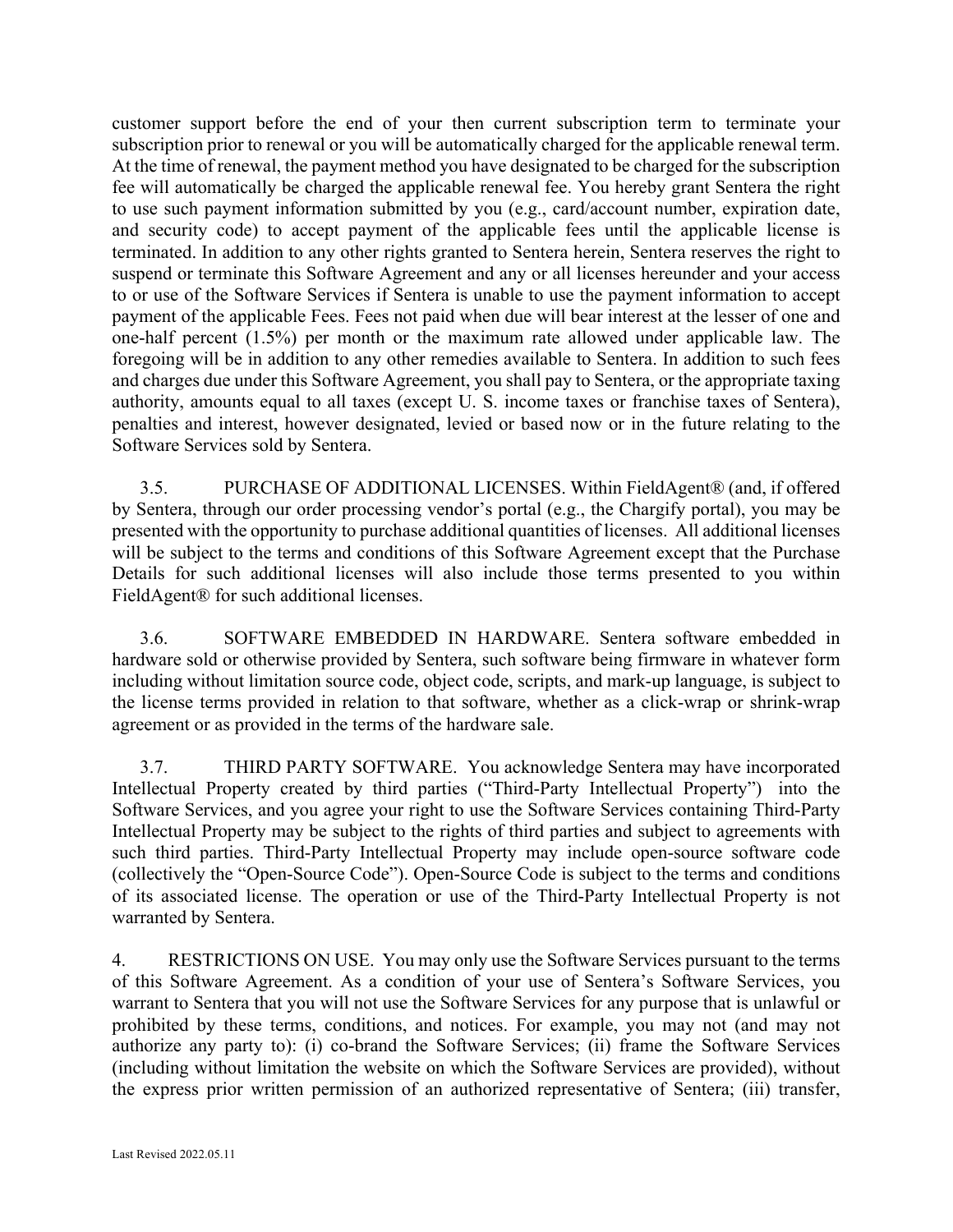assign, or sublicense your login information, activation codes, or right to use the Software Services to another person or entity and you acknowledge that any attempted transfer, assignment, sublicense, or use shall be void; (iv) make error corrections to, or otherwise modify or adapt, the Software Services or to create derivative works based upon the Software Services, or permit third parties to do the same; (v) reverse engineer or decompile, decrypt, disassemble or otherwise reduce the Software Services to human-readable form, except to the extent otherwise expressly permitted under applicable law notwithstanding this restriction; (vi) use or permit the Software Services to be used to perform services for third parties, whether on a service bureau or time sharing basis or otherwise, without the express written authorization of Sentera; (vii) disclose, provide, or otherwise make available trade secrets contained within the Software Services in any form, to any third party without the prior written consent of Sentera; (viii) use the Software Services or other Intellectual Property of Sentera to develop any software application or products and services similar to the Software Services; or (ix) perform, display, or otherwise access or use the Software Services for the benefit of others outside of the scope of license provided in this Software Agreement. For purposes of this Software Agreement, "co-branding" means to display a name, logo, trademark, or other means of attribution or identification of any party in such a manner as is reasonably likely to give a User the impression that such other party has the right to display, publish, or distribute the Software Services or any Content accessible within the Software Services. You agree to cooperate with Sentera in causing any unauthorized co-branding or framing immediately to cease. In addition, you may not use Software Services in any manner which could disable, overburden, damage, or impair the Software Services including without limitation related networks and systems or interfere with any other party's use and enjoyment of the Software Services. You may not obtain or attempt to obtain any materials, Content, or information through any means not intentionally made available or provided through the Software Services. You may not use scrapers, bots, spiders, or other automated tools to collect or index the Content of the Software Services without our express permission.

5. ACCESS TO THE SOFTWARE SERVICES. To access the Software Services or some of the resources they offer, you may be asked to provide certain registration, activation, and login details. It is a condition of your use of the Software Services that all the information you provide in relation to the Software Services, be correct, current, and complete. If Sentera believes the information you provide is not correct, current, or complete, Sentera has the right to refuse you access to the Software Services or any of their resources, and to terminate or suspend your access at any time. Sentera shall provide you with login credentials such as user ID and password to access and use the Software Services. You are solely responsible for the security and use of each login credential. You agree that each User who obtains login credentials to use the Software Services shall: (a) keep their login credentials secure and confidential; and (b) not share or transfer login credentials with any other person or entity. If the security of the login credentials is compromised, you shall promptly contact Sentera by email at  $\frac{\text{support}(a)}{\text{sentence}}$ . You are prohibited from using any Software Services or facilities provided in connection with the Software Services to compromise security or tamper with system resources and/or accounts. The use or distribution of tools designed for compromising security (e.g., password guessing programs, cracking tools, or network probing tools) is strictly prohibited. TO THE FULL EXTENT ALLOWED BY LAW, SENTERA EXPLICITLY DISCLAIMS ALL LIABILITY FOR ANY LOST, STOLEN, OR DELETED USER DATA INCLUDING ANY DATA DELETED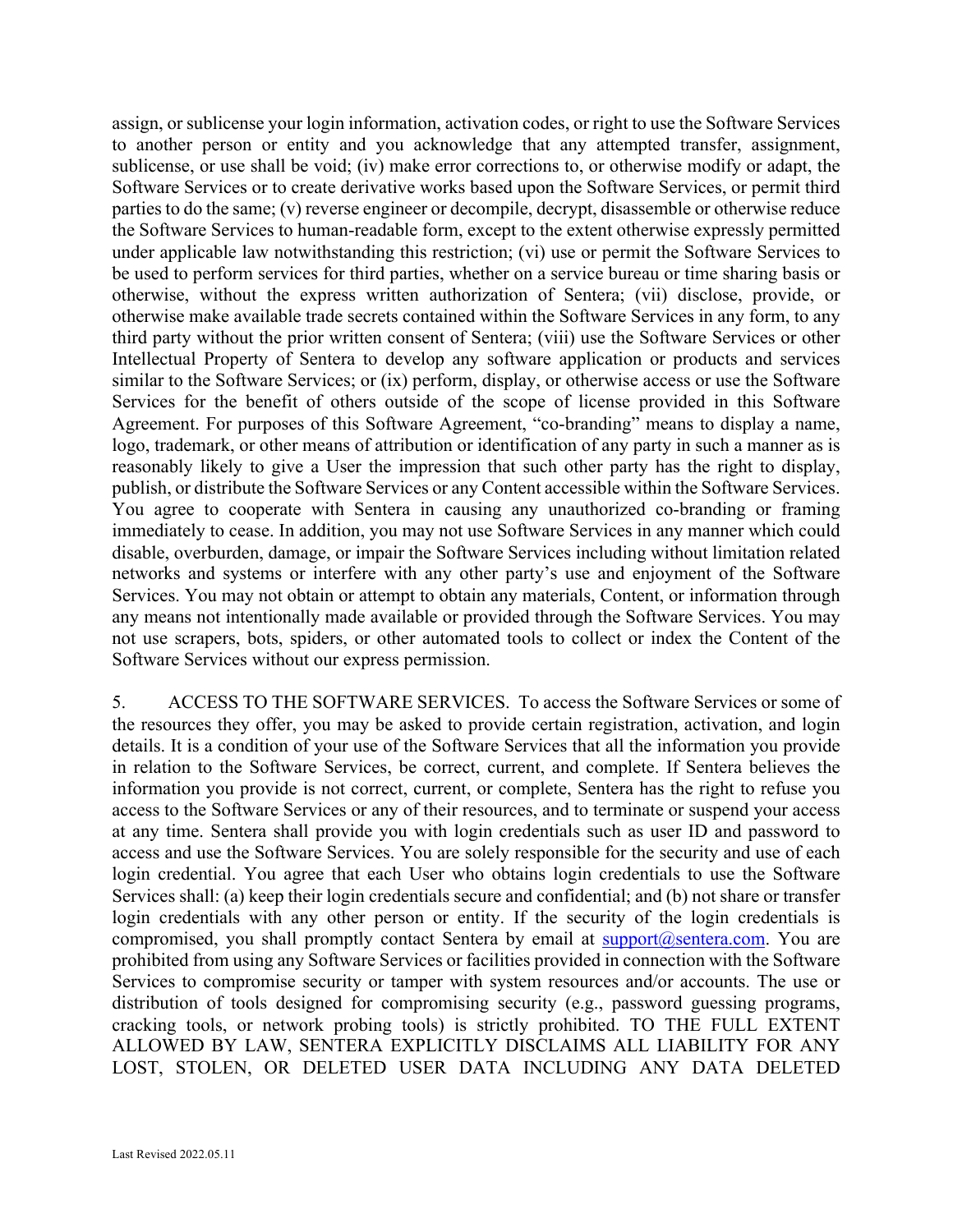REMOTELY DUE TO THE COMPROMISE OF YOUR LOGIN CREDENTIALS AND REGISTRATION INFORMATION.

6. ANALYTICS SERVICES. Analytics services may be offered for your purchase through written agreement between the parties, the Sentera website, or through FieldAgent® itself. All analytics services will be subject to the terms and conditions of this Software Agreement including the Purchase Details regarding such analytics services, and when purchasing through FieldAgent®, the Purchase Details for such analytics will also include those terms presented to you within FieldAgent® for the analytics services, such as price. Analytics services are only available if you purchase or are provided access to FieldAgent® and if you collect and upload adequate data for such analytics into FieldAgent®.

6.1. ANALYTICS SERVICES SUBSCRIPTION. If you purchase an unlimited analytics services subscription, during the term of your license to the analytics services, you may process as many fields or acres as many times as you want during the period of the subscription.

6.2. A LA CARTE ANALYTICS SERVICES. If you purchase a la carte analytics services, you will pay by the quantity of acres you select each time you select to perform the analytics.

7. CUSTOMER DATA. You retain rights you have in any data, information, or material that you submit to Sentera in the course of using the Software Services (the "Customer Data"). You, and not Sentera, shall have sole responsibility for the accuracy, quality, integrity, legality, reliability, appropriateness, and intellectual property ownership or right to use all Customer Data, and Sentera shall not be responsible or liable for the deletion, correction, destruction, damage, loss, or failure to store any Customer Data. In the event this Software Agreement or a subscription to Software Services is terminated (other than by reason of your breach), you shall have thirty (30) days to access the Software Services terminated solely to export their related Customer Data. Upon termination for breach, your access to or use of the Customer Data immediately ceases, and Sentera shall have no obligation to maintain, provide, or provide access to any Customer Data. You represent and warrant to Sentera that Customer Data: (a) is original to you or that you have secured the rights to provide and use such Customer Data; (b) does not contain any content that is unlawful, infringes or misappropriates the Intellectual Property of others, or is invasive of another's privacy or publicity rights; and (c) does not contain a virus or other harmful component. Sentera's use of the Customer Data is subject to Sentera's **Privacy Policy** and the terms of this Software Agreement. Except as set forth in such privacy policy or this Software Agreement, Sentera shall not (a) disclose, provide, or make available the Customer Data to a third party without Customer's prior written approval; or (b) make any other use of the Customer Data. Customer acknowledges Sentera may compile certain general information related to the use of the Software Services. You hereby grant to Sentera for the term of the Software Agreement a non-exclusive, royalty-free, world-wide, sublicensable, and transferrable (pursuant to Section 20.3) right and license to the Customer Data as is reasonably necessary to perform the Software Services hereunder. You hereby also grant Sentera a non-exclusive, royalty-free, world-wide, sublicensable, and transferrable license and right to use Customer Data to create aggregate data that does not identify you, but that may incorporate data provided in or derived from the Customer Data ("Aggregated Data"), and all right,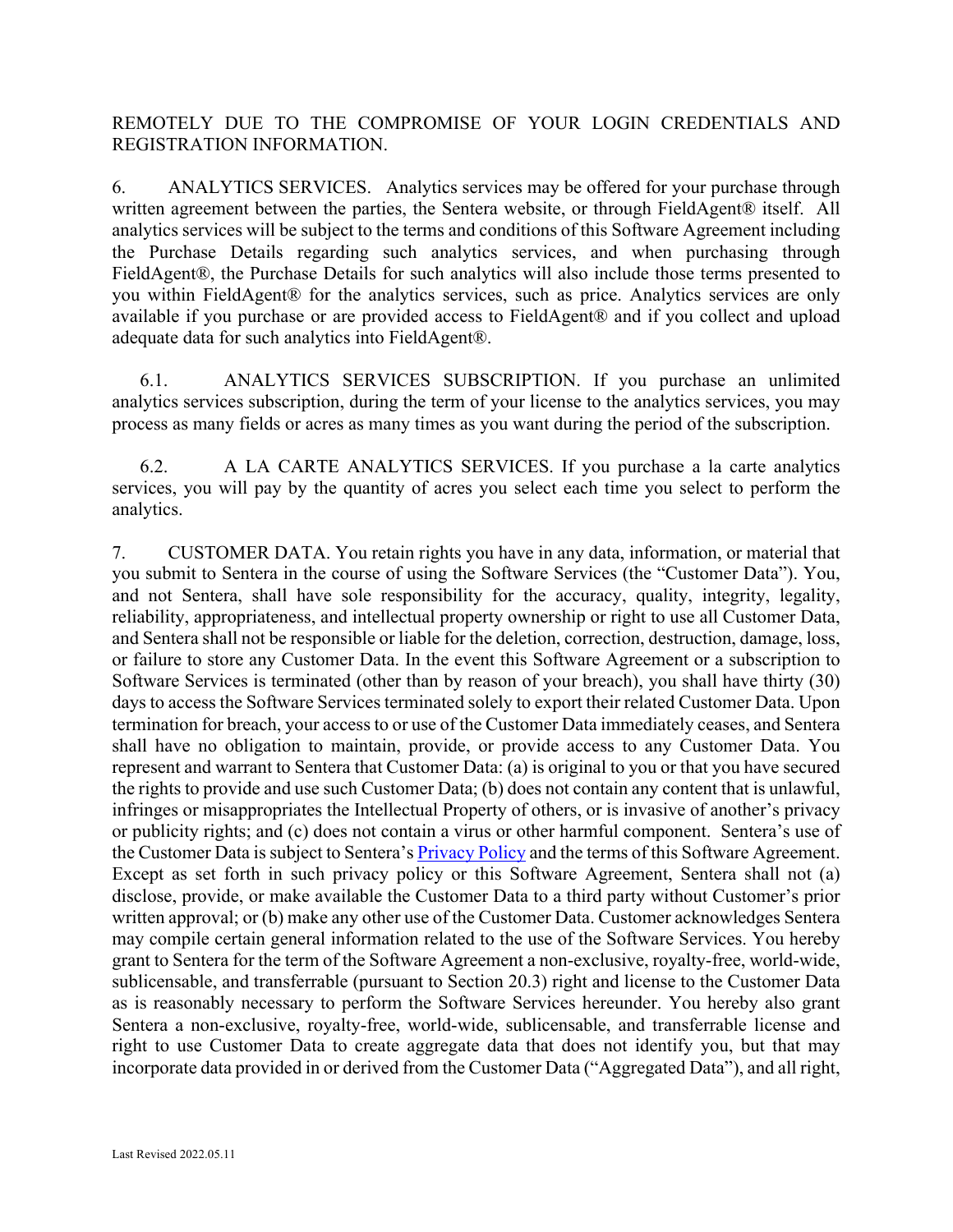title, and interest in and to such Aggregated Data and the Intellectual Property in or related thereto belongs to Sentera.

8. MONITORING OF USE AND ADDITIONAL RESTRICTIONS. You acknowledge and agree Sentera reserves the right to remotely prevent access to and/or use of the Software Services, with or without notice to you, including without limitation in the event that (i) Sentera becomes aware, from you or otherwise, of unauthorized access or use of the Software Services by any third party using any user ID, password, or other login credentials of you, or in the event of a security concern related to the Software Services, or (ii) your violation of any term or condition of this Software Agreement. Sentera reserves the right, but does not have the obligation, to monitor use of Software Services to determine compliance with this Software Agreement. The types of information, such as Devices used to access the Software Services, may also be tracked by Sentera (such as via Internet Protocol address and other log information regarding the Device, its operating system, browser, and other information regarding the User) to identify the Device and locate where on the Internet that computer or device is located, as well as your use of the Software Services. Sentera may use and disclose your information in special instances when Sentera has reason to believe disclosing this information is necessary to investigate, identify, contact, or bring legal action against someone who may be causing injury to or interfering with Sentera's rights or property, other Service Users, or anyone else. Sentera may disclose information when subpoenaed, if ordered or otherwise required by a court of law, arbitrator, or other similar proceeding or the rules governing such a proceeding, for government investigations, with government agencies if required by law, to exercise, establish, or defend Sentera's rights, to protect your vital interests or those of any other third party, and when Sentera otherwise believes in good faith that any applicable law requires it.

9. ADDITIONAL REPRESENTATIONS BY YOU. You represent and warrant (a) you are the owner or an authorized user of the Device on which the Software Services are to be accessed; and (b) you shall use the Software Services only for lawful purposes and will comply at all times with all applicable federal, state, and local laws and regulations applicable to the use of the same.

10. PROPRIETARY NOTICES. You agree to maintain and reproduce all copyright, patent, trademark, and other proprietary notices on all copies, in any form, of the Software Services and its Content, in the same form and manner that such copyright and other proprietary notices are included on the Software Services, whether they are Sentera notices or those of third parties including without limitation any other User.

11. CONFIDENTIAL INFORMATION. The Software Services, including, but not limited to, source and object code, logic and structure, database structure, regulatory compilations, and any and all copies of the foregoing, regardless of the form or media in or on which any of them may exist (all together, the "Confidential Information") constitute valuable trade secrets, are the Intellectual Property and confidential information of Sentera and any other of their licensor(s), and are protected by copyright and Intellectual Property laws, international treaty provisions, and applicable laws of the country in which such Confidential Information is being used. Confidential Information additionally includes (ii) non-public information disclosed by Sentera if it is clearly and conspicuously marked as "confidential" or with a similar designation at time of disclosure or (ii) non-public information disclosed by Sentera if, by its nature, would generally be considered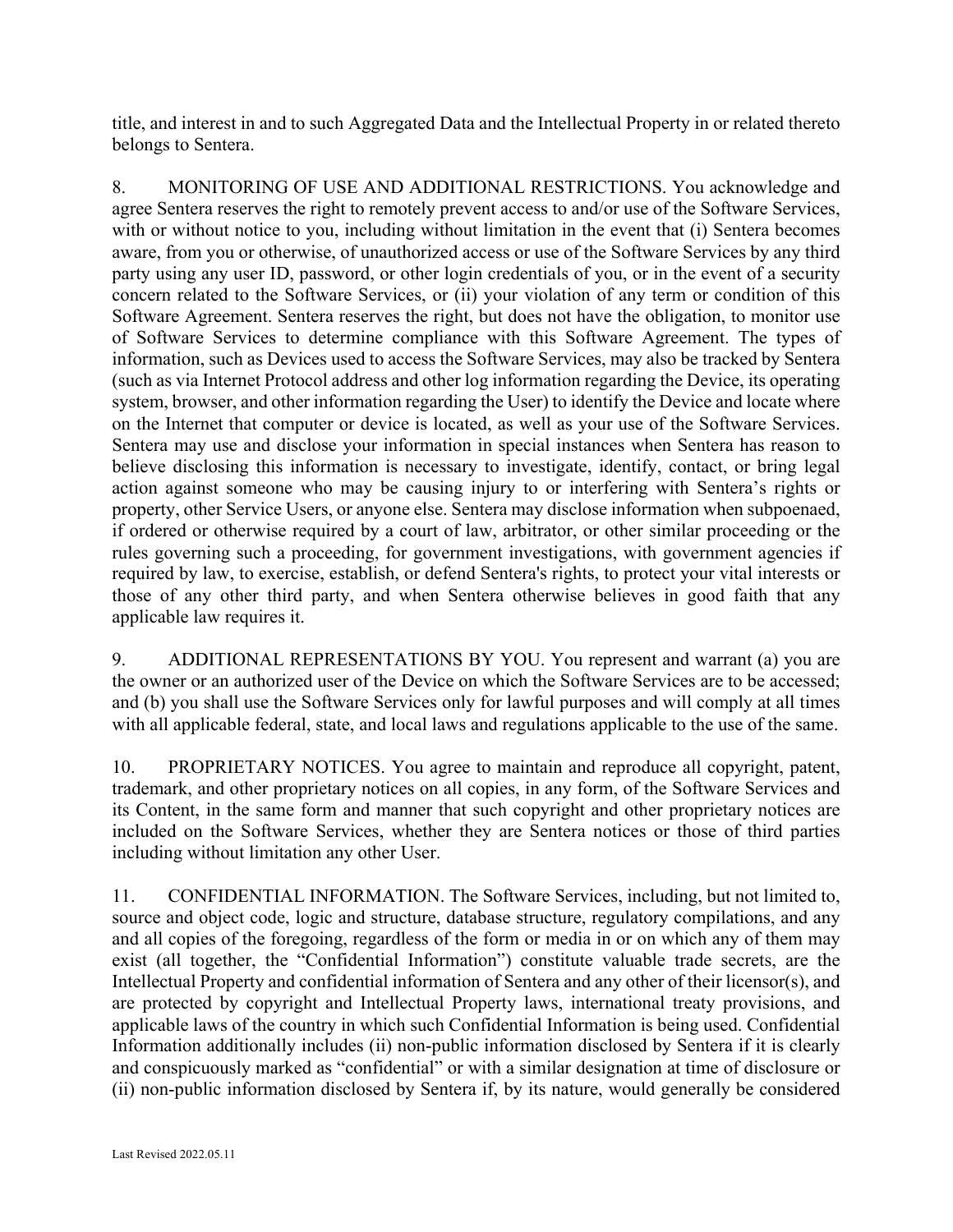by Sentera to be confidential. Confidential Information shall not include information which: (i) is or becomes public knowledge through no fault of you; (ii) was in your possession before receipt from Sentera; (iii) is rightfully received by you from a third party without any duty of confidentiality; (iv) is disclosed to a third party by Sentera without a duty of confidentiality on the third party; (v) is independently developed by you; or (vi) is disclosed with the prior written approval Sentera. Disclosures of Confidential Information will be restricted to those individuals who are participating in the performance of this Software Agreement and who need to know such Confidential Information for purposes of receiving and/or using the Confidential Information in a way expressly permitted by this Software Agreement, and Confidential Information of Sentera may not be used for any purpose except as authorized under this Software Agreement. Confidential Information of Sentera may be disclosed in response to a valid court order or other legal process only to the extent required by such order or process and only after you have given Sentera written notice, if legally allowed, of such court order or other legal process promptly and the opportunity for Sentera to seek a protective order or confidential treatment of such Confidential Information, at Sentera's expense, with reasonable cooperation by you. Sentera shall retain all ownership of its Confidential Information including without limitation all Intellectual Property rights in that Confidential Information. You agree, both during the term of the Software Agreement and after the termination of the Software Agreement to hold Sentera Confidential Information in confidence and to protect the disclosed Confidential Information by using the same degree of care to prevent the unauthorized use, dissemination, or publication of the Confidential Information as you use to protect your own Confidential Information of a like nature but in no event with less than reasonable care. You shall be responsible and liable under the terms of this Software Agreement for any violation of the confidentiality requirements of this Section committed by your employees, agents, representatives, or independent contractors.

12. MAINTENANCE AND UPGRADES. You acknowledge the Software Services licenses are granted separately from any subscription to future upgrades, updates, and fixes to it, unless specifically stated in relation to the particular license, and you are not automatically entitled to any of the same or any software maintenance services under this Software Agreement. Nothing herein shall prevent you and Sentera from entering into a separate Software Agreement regarding such upgrades, updates, fixes, maintenance services, or other service provided by Sentera, and to the extent Sentera supplies any Modifications to you through any existing subscription without a separate Software Agreement, such Modifications shall be subject to the rights and obligations, including without limitation the applicable license terms and license restrictions, set forth in and referenced by this Software Agreement.

13. DEVICE RESPONSIBILITY. In order to use the Software Services, you must provide all Devices, equipment, and software necessary to use the Software Services, including, but not limited to, a suitably fast Internet connection and a Device that is in working order running an operating system and software compatible with the Software Services and that is suitable for use in connection with the Software Services. You are responsible for ensuring that your Device, equipment, and/or software do not disturb or interfere with Sentera operations or the operations of other users of the Sentera Software Services or any third-party data or systems. If any Modification to the Software Services requires changes in your Device, Internet connection, equipment, or software, you must effect these changes at your own expense.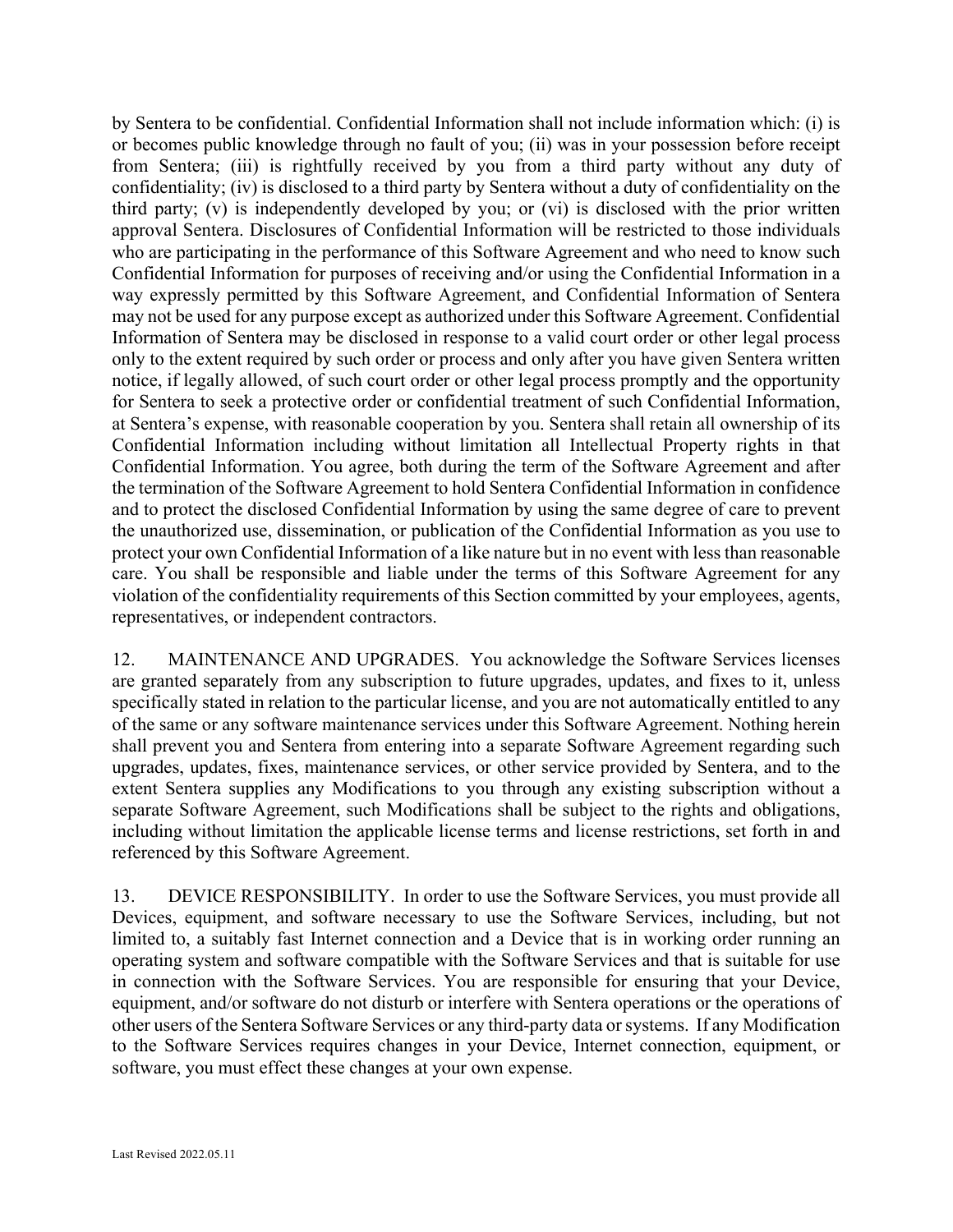14. TERMINATION. In addition to any other termination rights set forth in this Software Agreement, the licenses granted by Sentera under this Software Agreement terminate at the end of their designated subscription term if not renewed, and Sentera may terminate this Software Agreement and your licenses without notice and for any or no reason at any time. If Sentera terminates your subscription without reason prior to the end of your then-current subscription term, then Sentera shall refund to you the pro-rata share of your subscription corresponding to the remaining, unused portion of your subscription term. If Sentera alters this Software Agreement (aside from the correction of typographical errors or other non-material changes) prior to the end of your then current subscription term, you may terminate this Software Agreement and Sentera shall refund to you the pro-rata share of your subscription corresponding to the remaining, unused portion of your subscription term. If you terminate prior to the end of your subscription term for any other reason, your prepaid fees are non-refundable, and if you fail to designate that you are terminating and not auto-renewing prior to your then current subscription term, the automatically charged fees for the automatically renewed subscription term shall be non-refundable. The licenses granted by Sentera under this Software Agreement also immediately terminate upon any breach by you of this Software Agreement. Upon termination of a license from Sentera under this Software Agreement for any reason, you shall immediately cease using the Confidential Information of Sentera related to that license, and if this Software Agreement as a whole is terminated, all Confidential Information of Sentera, and you shall (i) cease accessing and using the Software Services subject to the terminated license, (ii) return the impacted Sentera's Confidential Information to Sentera or destroy it, at Sentera's election, and (iii) at Sentera's request, provide Sentera with certification from a principal officer of your organization that you have complied in full with the requirements of this Section. The information under IMPORTANT, Sections 1, 2, 3.4, 3.6, 3.7, 4, 5, 7, 8, 10, 11, 12, 13, 14, 15, 16.4, 17, 18, 19, and 20, as well as any terms that are intended by their nature to survive termination will survive any termination of this Software Agreement or any licenses hereunder.

15. FEEDBACK. You may provide feedback to Sentera with respect to the Software Services. Notwithstanding any provision of the Software Agreement to the contrary, Sentera may use such feedback for any purpose without obligation of any kind. To the extent a license is required to make use of such feedback, you hereby grant to Sentera an irrevocable, non-exclusive, perpetual, royalty-free, transferrable license, with right to sublicense through multiple levels, to such feedback in connection with Sentera's business (and the business of its parent, subsidiary, sister, and otherwise affiliated businesses), including without limitation for the enhancement of the Software Services. You represent and warrant (i) you own or otherwise control all of the rights in and to the feedback and can grant the license set forth in this Software Agreement, (ii) you have no obligations under law or contract, such as an employment or independent contractor agreement, that would interfere with the rights granted by you under this Software Agreement or would be interfered with by your grant of such rights, and (iii) the feedback you supply is accurate, not misleading, and otherwise in accordance with the terms of this Software Agreement, and such feedback does not infringe or misappropriate the Intellectual Property of any third party.

## 16. WARRANTY AND WARRANTY DISCLAIMER.

16.1. Sentera represents and warrants: (a) it has the power and authority to enter into this Software Agreement and to perform all of its obligations; (b) the performance of such obligations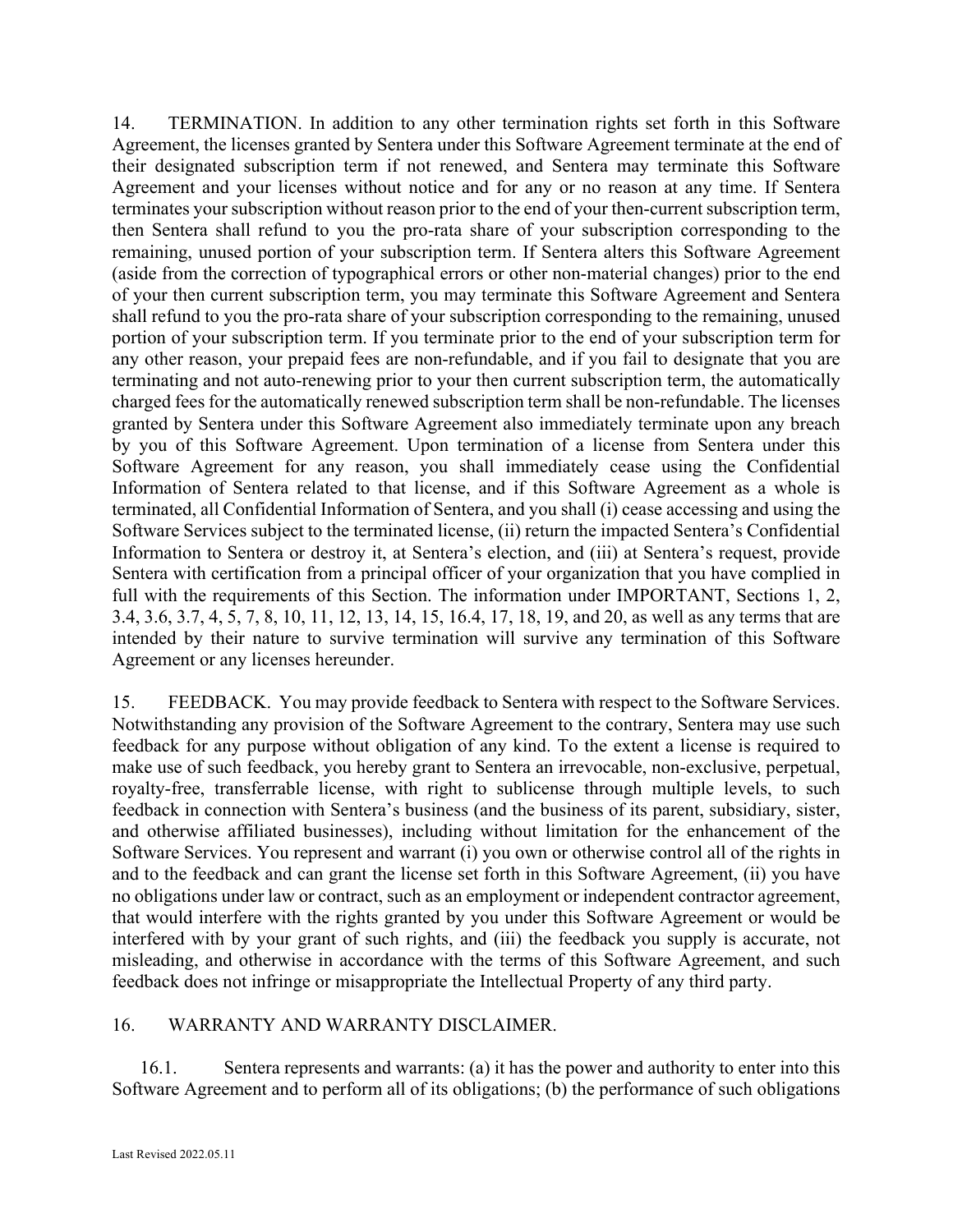will not conflict with or result in a breach of any agreement to which Sentera is a party or is otherwise bound; and (c) it is the owner or authorized licensee of the Software Services.

16.2. Sentera warrants to you that the Software Services shall be performed in accordance with the functional descriptions of the Software Services found in its user guides as updated from time to time. If the Software Services fail to so conform to that description of the Software Services, then Sentera shall, as your sole remedy, make a commercially reasonable effort to correct and re-perform the Software Services. All warranty claims related to the Software Services must be made within thirty (30) days of the occurrence of the issue giving rise to the warranty claim, and, in any event, within the term of the applicable license giving rise to the warranty claim.

16.3. You represent and warrants: (a) you have the power and authority to enter into this Software Agreement and to perform all of your obligations; (b) the performance of such obligations will not conflict with or result in a breach of any agreement to which you are a party or are otherwise bound; and (c) your performance under this Software Agreement, and your use of the Software Services, shall comply with all applicable laws, rules, regulations, and policies.

16.4. OTHER THAN AS SET FORTH IN THIS SECTION 16, SENTERA SPECIFICALLY DISCLAIMS ALL OTHER WARRANTIES, EXPRESS OR IMPLIED, INCLUDING, WITHOUT LIMITATION, ANY IMPLIED WARRANTY OF TITLE, NON-INFRINGEMENT, MERCHANTABILITY, OR FITNESS FOR A PARTICULAR PURPOSE. SENTERA DOES NOT REPRESENT OR WARRANT THAT (A) THE USE OF THE SOFTWARE SERVICES WILL BE UNINTERRUPTED OR ERROR-FREE; (B) THE SOFTWARE SERVICES WILL MEET ALL OF YOUR REQUIREMENTS; OR (C) ALL ERRORS OR DEFECTS WILL BE CORRECTED.

17. LIMITATION ON LIABILITY. TO THE FULLEST EXTENT ALLOWED BY LAW, NEITHER SENTERA NOR ITS SUBSIDIARIES, AFFILIATES, LICENSORS, SERVICE PROVIDERS, CONTENT PROVIDERS, EMPLOYEES, AGENTS, OWNERS, SHAREHOLDERS, MEMBERS, OFFICERS, AND DIRECTORS WILL BE LIABLE FOR ANY INCIDENTAL, INDIRECT, PUNITIVE, ACTUAL, CONSEQUENTIAL, SPECIAL, EXEMPLARY, OR OTHER DAMAGES, INCLUDING LOSS OF REVENUE OR INCOME, PAIN AND SUFFERING, EMOTIONAL DISTRESS, OR SIMILAR DAMAGES, EVEN IF SENTERA HAS BEEN ADVISED OF THE POSSIBILITY OF SUCH DAMAGES. IN NO EVENT WILL THE COLLECTIVE LIABILITY OF SENTERA OR ITS SUBSIDIARIES, AFFILIATES, LICENSORS, SERVICE PROVIDERS, CONTENT PROVIDERS, EMPLOYEES, AGENTS, OWNERS, SHAREHOLDERS, MEMBERS, OFFICERS, AND DIRECTORS TO YOU (REGARDLESS OF THE FORM OF ACTION, WHETHER IN CONTRACT, TORT, OR OTHERWISE) EXCEED THE GREATER OF THE AMOUNT YOU ACTUALLY PAID TO SENTERA FOR USE OF THE SOFTWARE SERVICES GIVING RISE TO THE CLAIM FOR DAMAGE IN THE LAST TWELVE (12) MONTHS PRIOR TO THE EVENTS GIVING RISE TO THE CLAIM OR THE MINIMUM AMOUNT ALLOWED BY LAW. SOME JURISDICTIONS DO NOT ALLOW THE LIMITATION OR EXCLUSION OF LIABILITY FOR CERTAIN TYPES OF DAMAGES. AS A RESULT, THE ABOVE LIMITATION OR EXCLUSION MAY NOT APPLY TO YOU.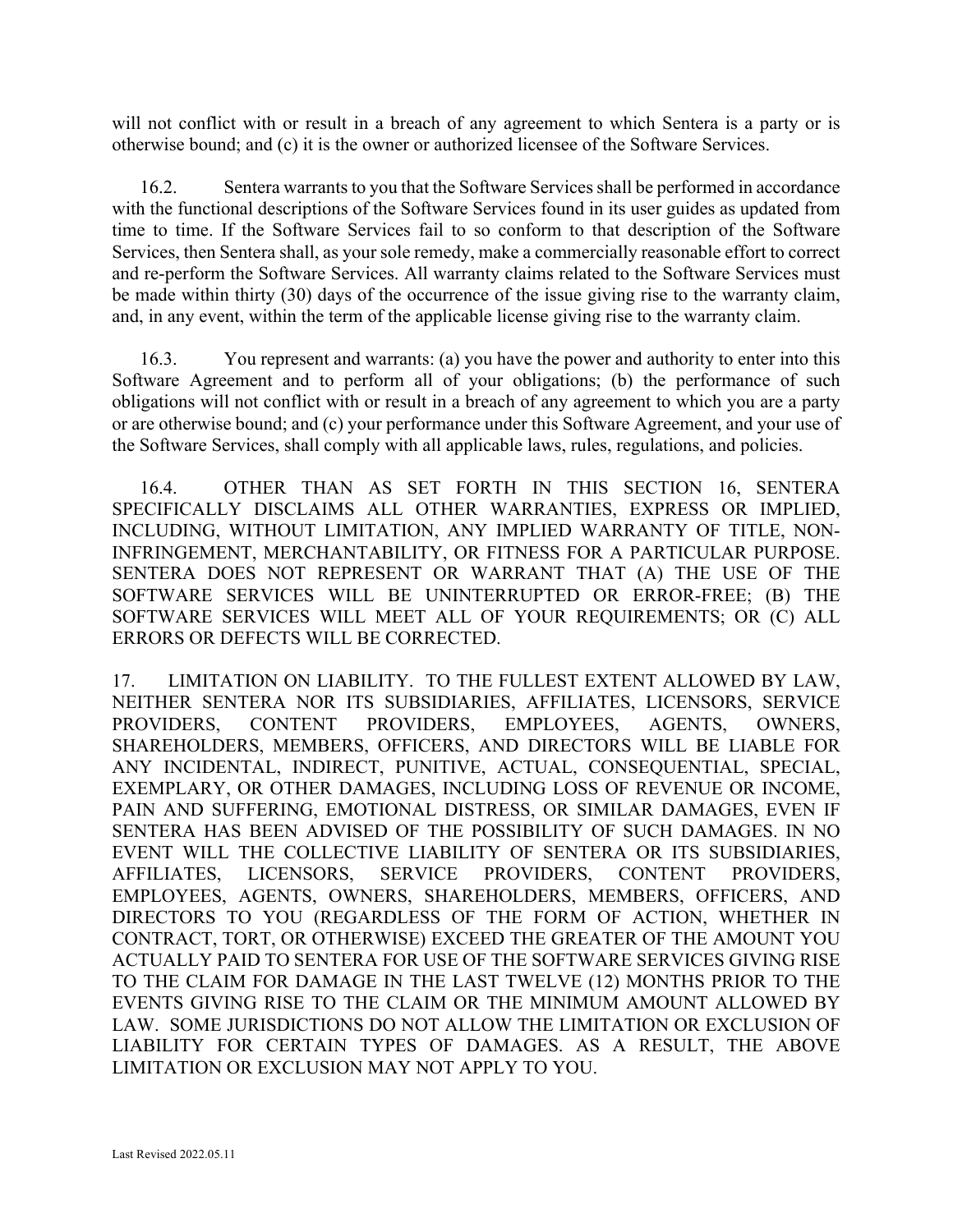## 18. INDEMNITY.

18.1. BY SENTERA. Sentera shall indemnify, defend, and hold harmless you and your subsidiaries, affiliates, successors, or assigns and their respective owners, directors, officers, contractors, agents, representatives, shareholders, and employees ("Customer Indemnitees"), from and against any and all final, non-appealable judgments or awards and interest thereon, reasonable settlements, penalties, fines, and costs of defense, including reasonable attorneys' and expert fees (collectively, "Losses"), to the extent incurred by Customer Indemnitees due to a third party claim alleging the Software Services infringe or misappropriate the Intellectual Property of that third party.

18.2. BY YOU. You shall indemnify, defend, and hold harmless Sentera and its subsidiaries, affiliates, successors, or assigns and their respective owners, directors, officers, contractors, agents, representatives, shareholders, and employees ("Sentera Indemnitees"), from and against any and all Losses to the extent incurred by Sentera Indemnitees due to a third party claim alleging: (i) facts, that if taken as true, would constitute your breach of this Software Agreement; (ii) that the Customer Data infringes or misappropriates the Intellectual Property of that third party; or (iii) claims arising out of your use of the Software Services, including without limitation any Content or information accessed from the Software Services, unless such claims are due to Sentera's breach of this Software Agreement.

18.3. PROCEDURE. As a condition precedent to any indemnification obligations hereunder, any entity entitled to indemnification shall give written notice to the indemnifying party of any claims that may be subject to indemnification promptly after learning of such claim, provided that any delay in giving notice shall not alleviate the indemnifying party of its obligations hereunder except to the extent the indemnifying party is prejudiced by such delay. If such claim falls within the scope of the indemnification obligations, then the indemnifying party shall have complete control of the defense of such claim, and the indemnified party shall cooperate with the indemnifying party in such defense at the indemnifying party's expense. The indemnified party may, at its option and expense, be represented by counsel of its choice in any action or proceeding with respect to such claim. The indemnifying party shall not be liable for any litigation costs or expenses incurred by the indemnified party without the indemnifying party's written consent unless the indemnifying party breaches its obligations under this Section. The indemnifying party shall not settle any such claim if such settlement: (1) does not fully and unconditionally release the indemnified party from all liability relating thereto, or (2) adversely impacts the exercise of the rights granted to the indemnified party under this Software Agreement, unless the indemnified party otherwise agrees in writing. The indemnifying party's foregoing agreement to indemnify and hold the other party harmless shall not apply to the extent the relevant Losses were caused directly by the intentional, willful, or reckless acts of the party seeking indemnification.

19. TRADEMARKS AND COPYRIGHTS. Trademarks, service marks, logos, and copyrighted works appearing in the Software Services are the property of Sentera or the party that provided the trademarks, services marks, logos, and copyrighted works to Sentera. Sentera and any party that provided trademarks, service marks, logos, and copyrighted works to Sentera retain all rights with respect to any of their respective trademarks, service marks, logos, and copyrighted works appearing in the Software Services.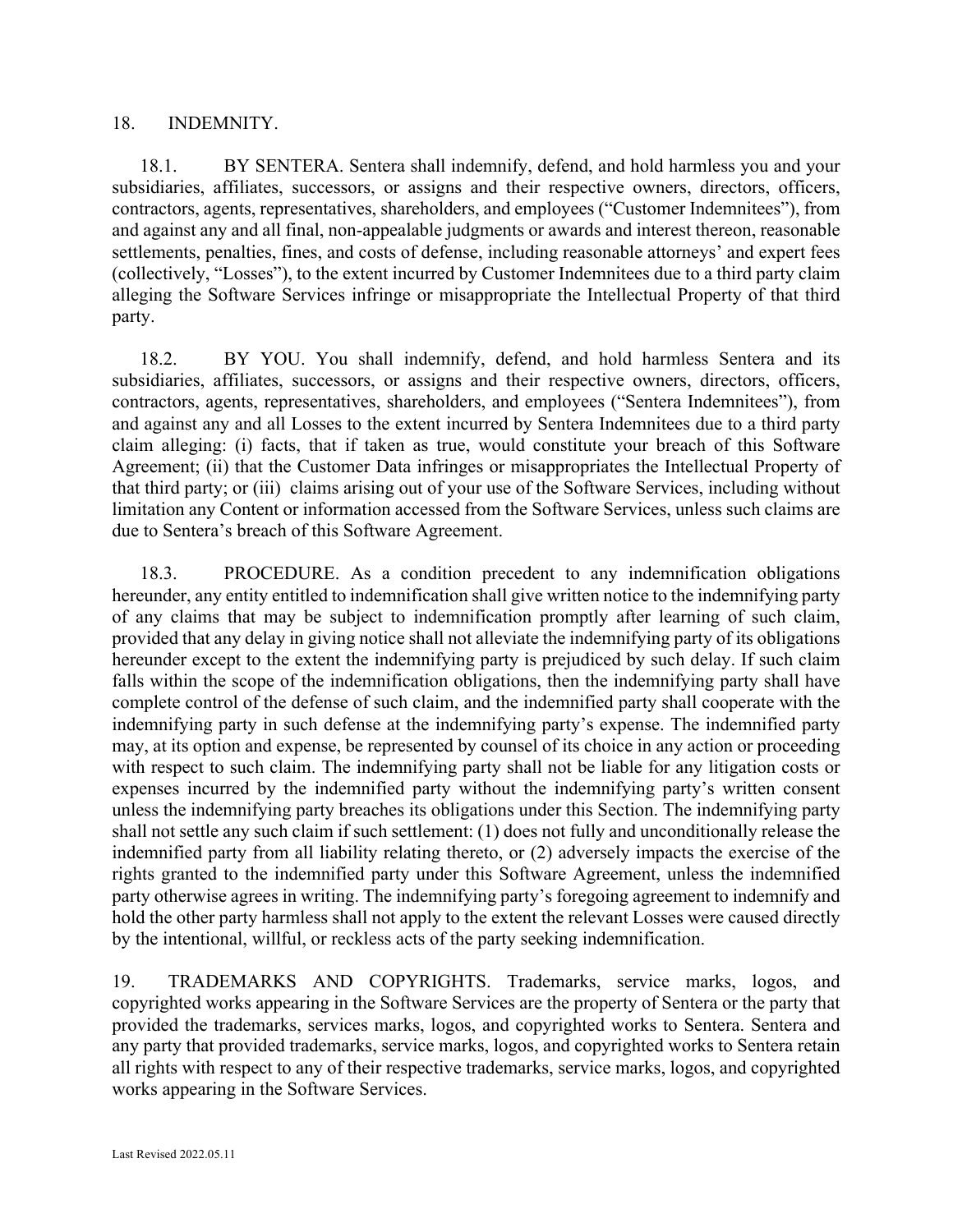## 20. MISCELLANEOUS.

20.1. FORCE MAJEURE. Neither party shall be liable or responsible to the other party, nor be deemed to have defaulted or breached this Software Agreement, for any failure or delay in fulfilling or performing any term of this Software Agreement when and to the extent such failure or delay is caused by or results from acts or circumstances beyond the reasonable control of the impacted party, which may include, without limitation, acts of god, flood, fire, earthquake, war, embargo, invasion or hostilities, terrorist acts, riot, national emergency, revolution, insurrection, epidemic, pandemic, or strike.

20.2. WAIVER. No waiver by either party of any provision or any breach in this Software Agreement shall be deemed a waiver of any other provision or subsequent breach, nor shall any such waiver constitute a continuing waiver. Delay or failure of either party to insist on strict performance of any provision of the Software Agreement or to exercise any rights or remedies in this Software Agreement shall not be deemed a waiver. No party shall be deemed to have waived any of its rights or remedies under this Software Agreement unless such waiver is in writing and signed by the party against which the waiver will be asserted, and then, only to the extent specifically set forth therein.

20.3. ASSIGNMENT. Neither party shall assign or otherwise transfer any of its rights, or delegate or otherwise transfer any of its obligations or performance, under this Software Agreement, in each case whether voluntarily, involuntarily, by operation of law or otherwise, without the other party's prior written consent, except in the event of a merger, consolidation, or reorganization involving a party (regardless of whether that party is a surviving or disappearing entity), or a sale of all or substantially all of the assets of that party, for which the other party's prior written consent is not required. No delegation or other transfer will relieve the other party of any of its obligations or performance under this Software Agreement. Any purported assignment, delegation, or transfer in violation of this Section is void. This Software Agreement is binding upon and inures to the benefit of the parties hereto and their respective permitted successors and assigns.

20.4. NO THIRD-PARTY BENEFICIARIES. This Software Agreement is for the sole benefit of the parties hereto and their respective successors and permitted assigns and nothing herein, express or implied, is intended to or shall confer upon any other Person any legal or equitable right, benefit, or remedy of any nature whatsoever under or by reason of this Software Agreement.

20.5. PUBLICITY. Sentera shall have the right during the Term to: (a) list and name you as a user of the Software Services (including the limited right to use your corporate logo, subject to your written guidelines on such use); and (b) issue a press release regarding this Software Agreement subject to your prior written approval, which shall not be unreasonably withheld.

20.6. NOTICES. All notices concerning this Software Agreement shall be in writing and deemed sufficiently given if delivered in person with a receipt signed by the person accepting delivery; or by registered or certified mail, postage prepaid; or by recognized overnight delivery service, with confirmation of receipt, to the following addresses: (i) for notices to you, to either